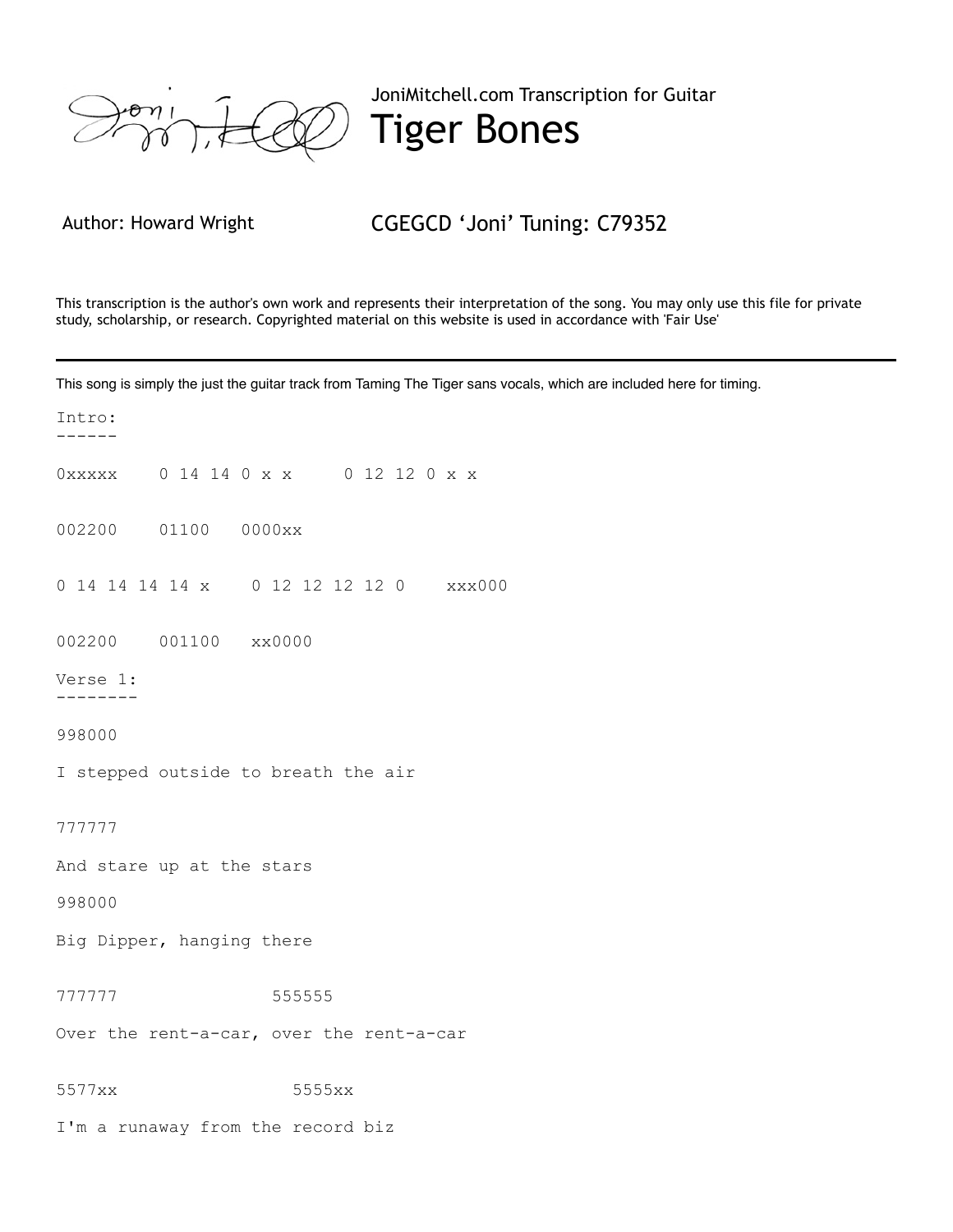## 5577xx 5555xx 0000xx

From the hoods in the hood and the whiny white kids Chorus: ------- 222222 555555 0 12 12 12 12 0 Boring, the old man is snoring and I'm Taming the Tiger xxx000 002200 001100 00xxxx (You can't tame the tiger) Tiger, tiger, burning brightly 0 14 14 0 x x 0 12 12 0 x x 002200 001100 xx0000 Nice kitty, kitty. Tiger, tiger, burning bright. Verse 2: -------- (Same chords as verse 1) Sophia says "It's hard to catch And harder still to ride The time to watch the beast the best Is when it's purring at your side" Purring at your side Accolades and honors One false move and you're a goner Chorus: ------- 222222 555555 0 12 12 12 12 0 Boring, the old man is snoring and I'm Taming the Tiger xxx000 002200 001100 0000xx (You can't tame the tiger) Tiger, tiger, burning brightly 0 14 14 14 x x 0 12 12 12 x x 002200 001100 Nice kitty, kitty. Tiger, tiger, burning bright

## 000000

In the forest of the night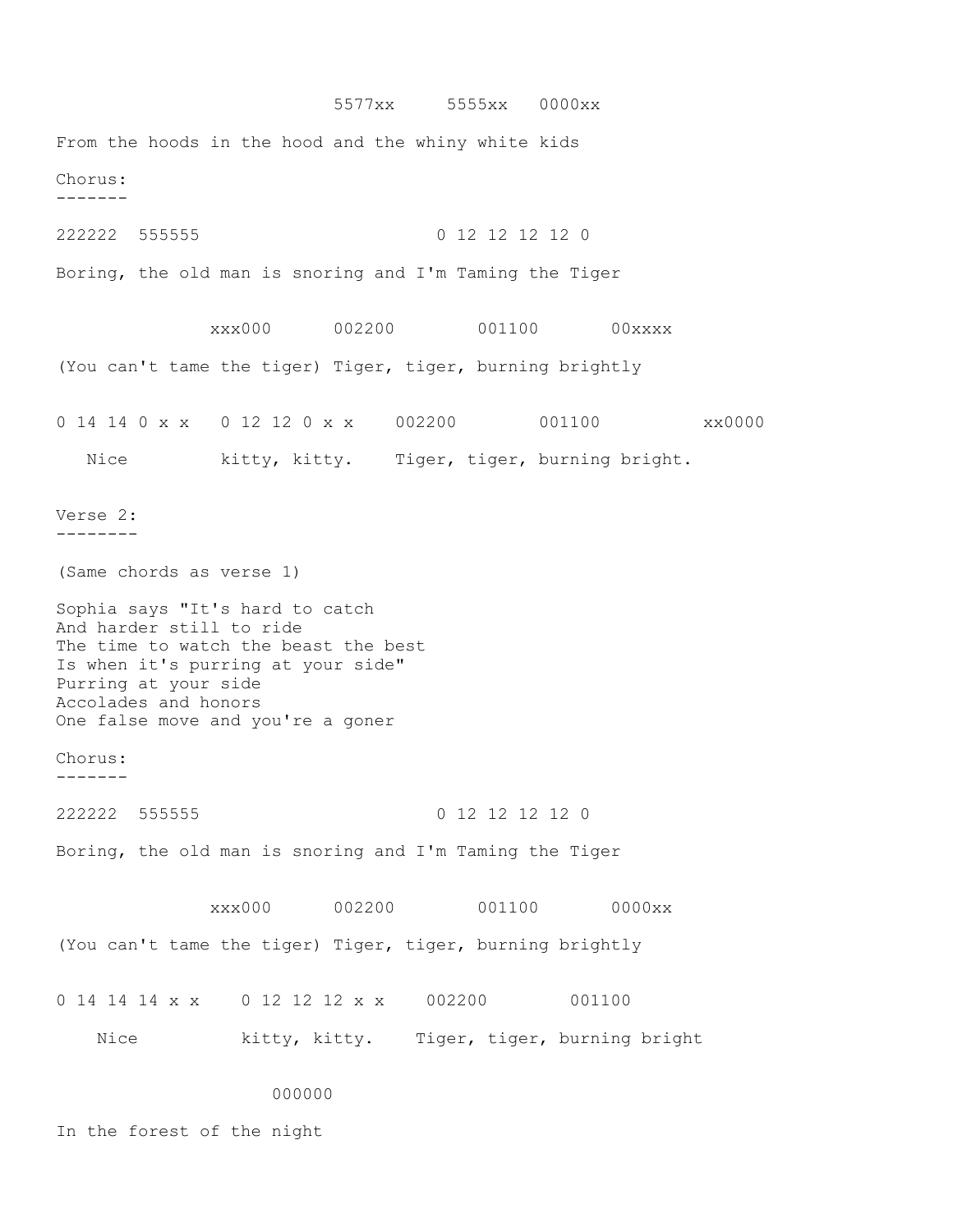Middle 8: --------- 222200 555500 The moon shed light on my hopeless plight 000000 As the radio blared so bland 222200 5555xx 000000 Every disc, a poker chip, every song just a one night stand 10 10 10 10 0 x 998000 88880x 777700 Formula music, girly guile, genuine junkfood for juveniles 3333xx 002200 001100 000000 Up and down the dial, mercenary style Verse 3: -------- (Chords same as verse 1) I watched the stars chuck down their spears And a plane went blinking by And I thought of Anna, wild and dear Like fireworks in the sky Fireworks in the sky I'm so sick of this game, it's hip, it's hot! Life's too short, the whole thing's gotten Chorus: ------- 222222 555555 0 12 12 12 12 0 Boring! The old man is snoring and I'm taming the tiger xxx000 002200 001100 00xxxx (You can't tame the tiger) Tiger, tiger burning brightly